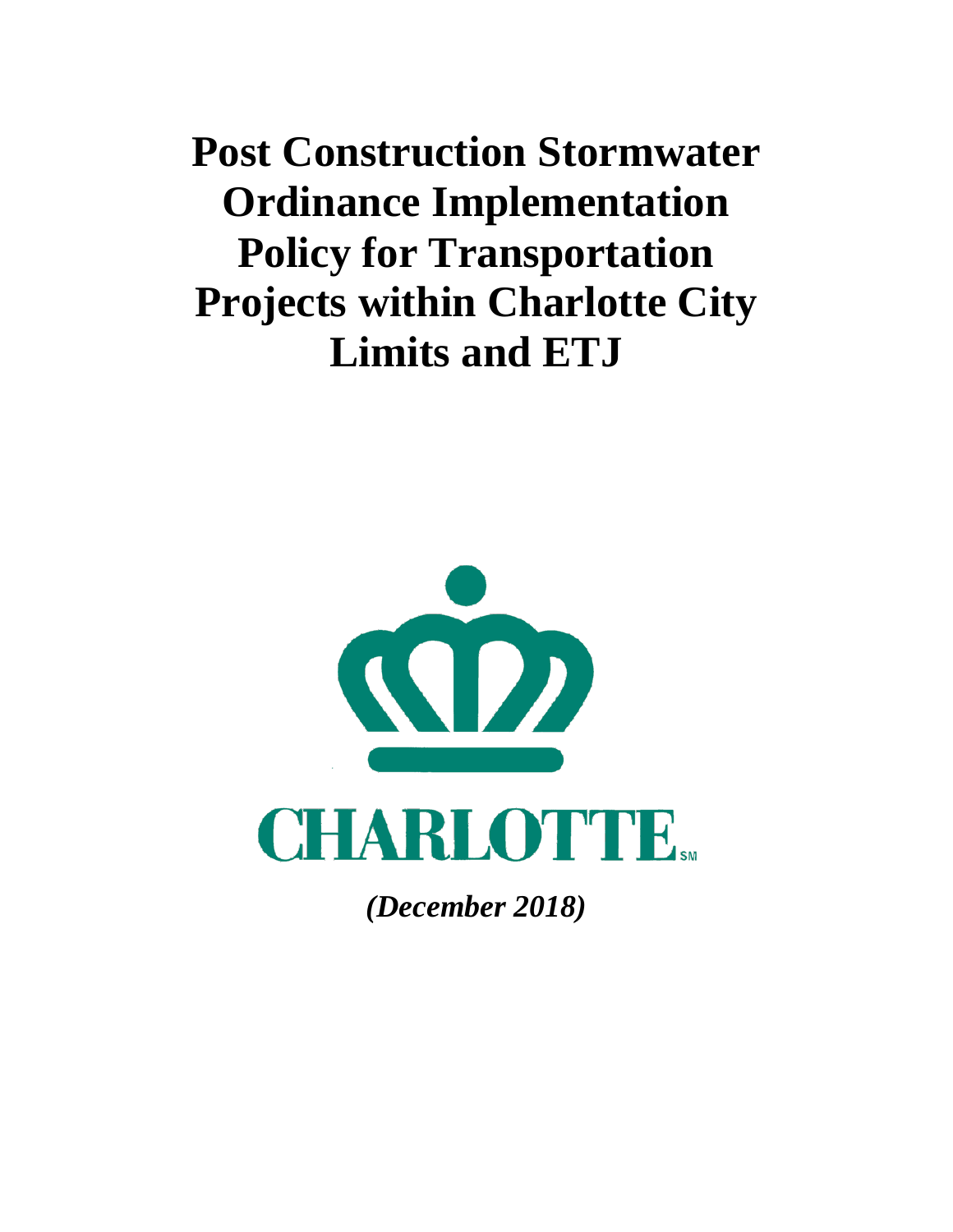# **1.0 Program Purpose and Background**

The purpose of the Post Construction Stormwater Ordinance Implementation Policy for Transportation Projects within the City of Charlotte and ETJ is to ensure that these projects meet all federal, state, and local requirements. Specifically, this policy is written for public transportation projects that involve roadway construction not associated with a subdivision or development. Please note that this policy document does not apply to:

- Roadway projects associated with development These projects (such as road widening or turn lane addition) are treated as part of the development and the right-of-way area and built-upon area should be included in storm water calculations for the development.
- Roadway projects constructed by the North Carolina Department of Transportation (NCDOT) or within NCDOT ROW - These projects are subject to NCDOT's Post-Construction program; therefore, these projects are not subject to local Post-Construction ordinances. These projects should follow the NCDOT Post-Construction Stormwater Program guidance found at this [link.](https://connect.ncdot.gov/resources/hydro/Pages/HSPProgramPages.aspx?PGM=PCSP)

The North Carolina Division of Environmental Quality (NCDEQ) suggests that regulated public entities use Stormwater Control Measures (SCMs) in the North Carolina Department of Transportation's (NCDOT's) ["Best Management Practices Toolbox"](https://connect.ncdot.gov/resources/hydro/HSPDocuments/2014_BMP_Toolbox.pdf) developed for linear systems, which has been approved by NCDWQ to meet post-construction requirements for linear roadway systems. The practices within the "Best Management Practices Toolbox" may be used when the Charlotte-Mecklenburg BMP Design Manual does not cover a specific issue.

## **2.0 Applicability**

Public roadway projects in the City of Charlotte and ETJ are subject to the applicability criteria of the Charlotte Post Construction Stormwater Ordinance (PCSO). For the purposes of PCSO, public roadway projects will be considered commercial/industrial development or redevelopment. The post-construction applicability criteria are found in Section 18-105 of the PCSO. The grandfathering (or exemption) of public projects is consistent with the rights given to private developers under applicability and exceptions provisions of the PCSO. Some common exemptions and grandfathering justifications may include:

- Project process began prior to July 1, 2008
	- o This could include projects that are funded or otherwise initiated (including IPDES, planning documents approved through City Council or other committee, etc.)
- Project is ONLY adding bike lanes that were shown on an approved bike improvement plan prior to July 1, 2008
- Project is adding sidewalk to an existing roadway
	- o As a point of clarification, proposed sidewalk that replaces an existing sidewalk will count as new BUA.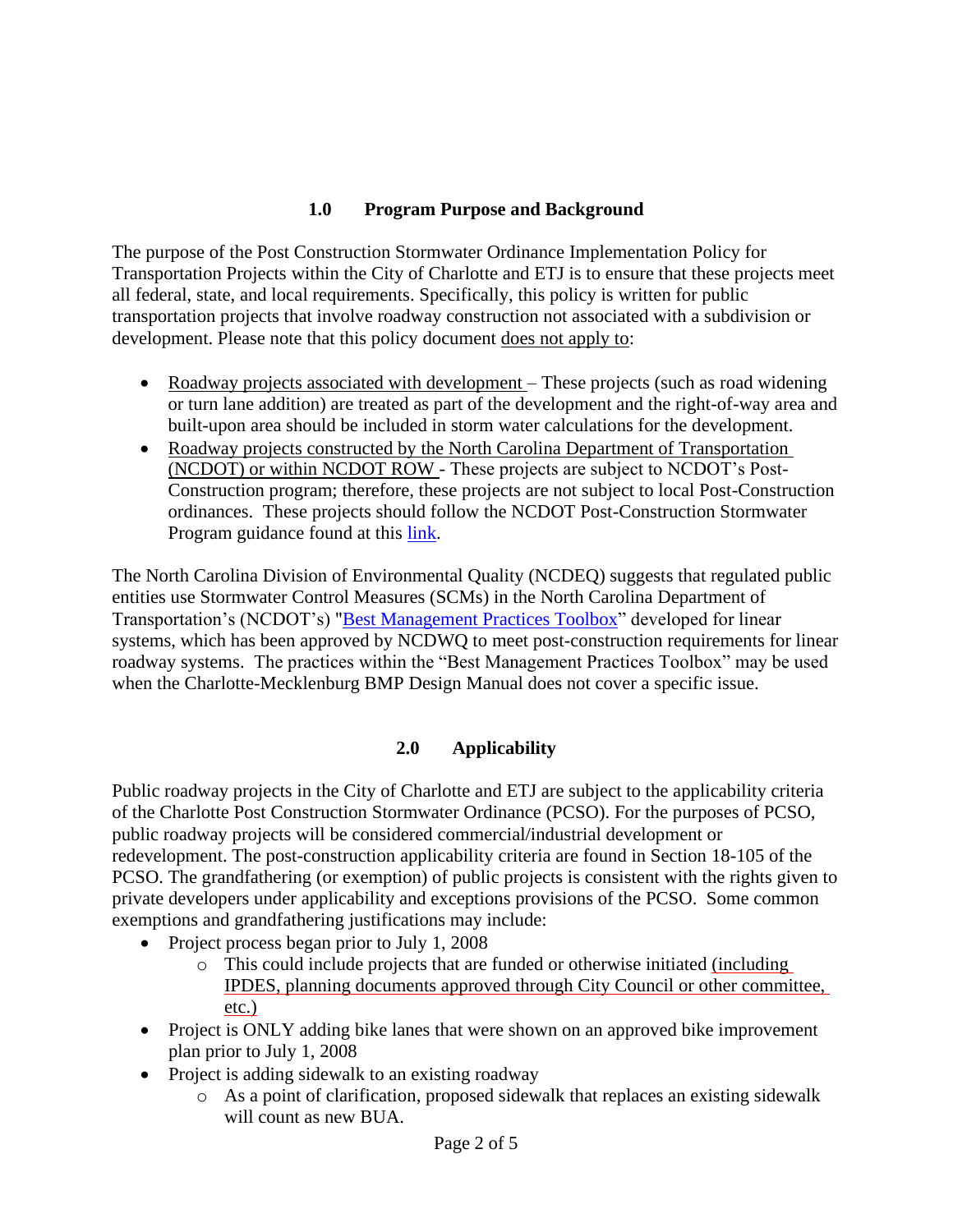- o Additionally, projects proposing a multi-use path where no sidewalk currently exists will be required to count the width beyond six feet as New BUA.
- Project ONLY creates (or removes and replaces) less than  $20,000$  ft<sup>2</sup> of BUA

In the event that PCSO requirements apply to a public roadway project, the responsible public entity shall work with the staff of Storm Water Services' Water Quality Program to ensure compliance.

#### **3.0 Mitigation**

Mitigation options in section 18-161 of the PCSO are available to public linear projects. These options include:

- a) Pay the mitigation fee for lots less than one acre ("lot" size will equate to project area or disturbed area for the project) and comply with stream buffer requirements.
- b) Projects within Transit Station Areas or Business Corridor Revitalization Geography must provide peak control and downstream analysis on increased BUA, protect stream buffers, and choose one of the options below:
	- 1) Provide 85% TSS removal from the first inch of rainfall for entire project
	- 2) Provide one-year, 24-hour volume control and ten-year, six-hour peak control for entire project
	- 3) Pay the mitigation fee for existing BUA and up to five acres of additional BUA. New BUA in excess of five acres must comply on-site.
- c) \*Redevelopment not within the Transit Station Areas or Business Corridor Revitalization Geography and increasing BUA by less than  $20,000$ ft<sup>2</sup> can choose from one of the following options (in addition to stream buffer requirements and phosphorous requirements):
	- 1) If analysis of the downstream stormwater conveyance system confirms that volume and peak control facilities may be waived by the Stormwater Administrator, the project can opt to provide 85% TSS removal from the first inch of rainfall for the entire project and pay the mitigation fee for the total amount of new BUA (including removed and replaced).
	- 2) If analysis of the downstream stormwater conveyance system confirms that volume and peak control facilities may be waived by the Stormwater Administrator, the project can opt to pay the mitigation fee for the total amount of new BUA (including removed and replaced).
	- 3) Provide one-year, 24-hour volume control and ten-year, six-hour peak control for entire project and pay the mitigation fee for the total amount of new BUA (including removed and replaced).
- d) \*\* Redevelopment not within transit station areas or business corridor revitalization geography. Projects involving redevelopment of existing built-upon-area and the cumulative addition of less than 20,000 square feet of new built-upon-area are allowed by right to forego meeting the requirements of this article, except for required stream buffers and phosphorous requirements, provided the city is paid a mitigation fee according to rates set forth in the administrative manual for the post-project built-upon-area and, if required, onsite controls are installed for stormwater quality, and detention (i.e. volume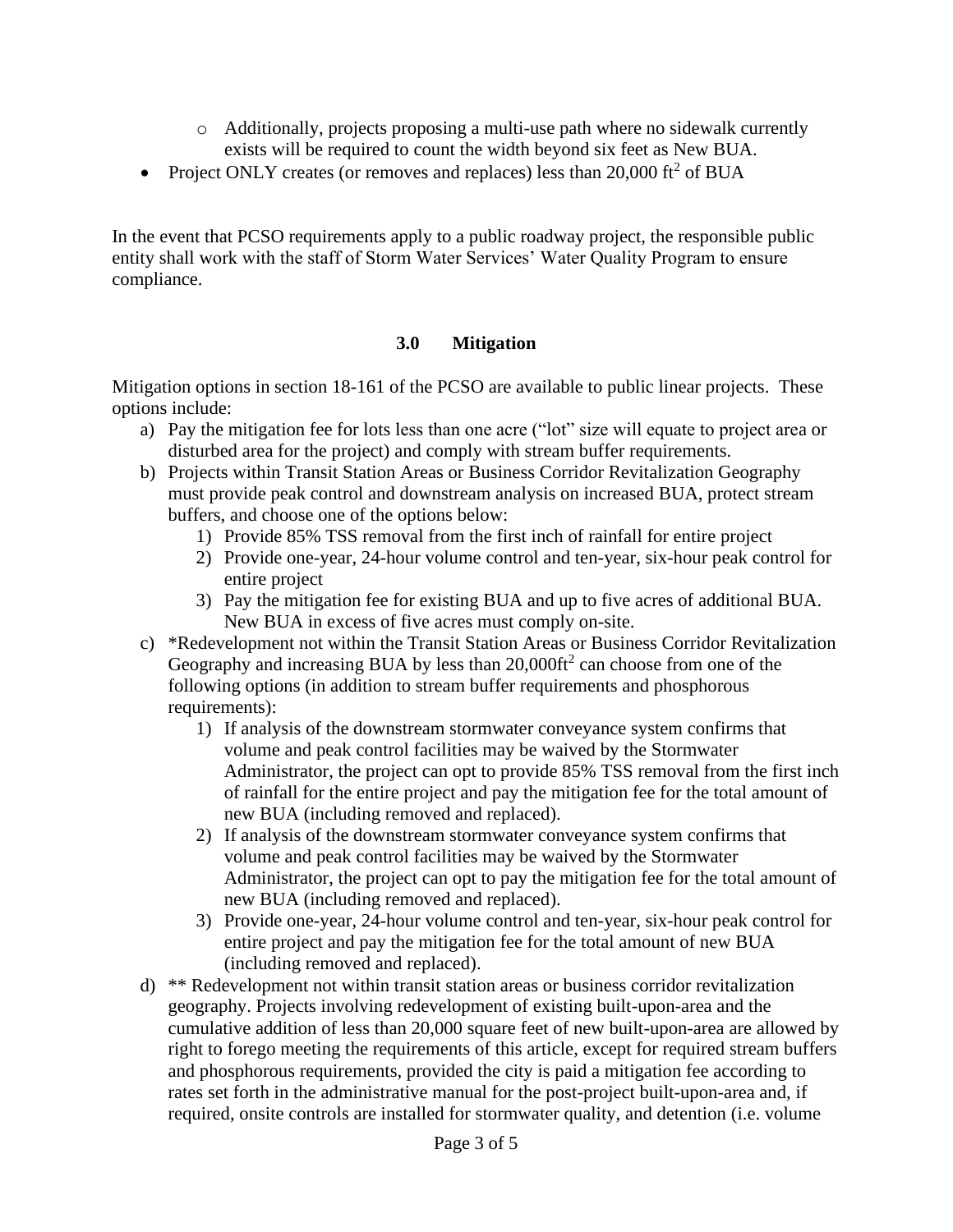and peak control) as well as quality stream protection in accordance with the provisions described in section 9.3(C) of the PCSO Administrative Manual.

*\*Use this criteria (c) for projects initiated prior to July 1, 2016 \*\*Use this criteria (d) for projects initiated after on or after July 1, 2016*

The current mitigation fees for use within the above mitigation options are included in the PCSO Administrative Manual.

#### **4.0 SCMs for Public Linear Roadway Projects**

The designs in the Charlotte-Mecklenburg BMP Design Manual are to be used where practicable. Practicability of SCMs will be determined through coordination with the Stormwater Administrator (exceptions through practicability will typically be based on physical feasibility and not based on costs). In addition, when public linear roadway projects use bridges over surface waters, bridge drainage systems that eliminate or minimize direct discharge to surface waters are required. More information on bridge drainage systems can be found in Chapter 9 of NCDOT's BMP Toolbox. A copy of NCDOT's BMP Toolbox can be found at the following website: [http://www.ncdot.org/programs/environment/stormwater/npdes\\_permit/.](http://www.ncdot.org/programs/environment/stormwater/npdes_permit/)

### **5.0 SCM Maintenance**

Perpetual maintenance is required on all City owned SCMs. Each SCM shall be recorded in the Storm Water Services – Water Quality Program SCM database and will be subject to annual compliance inspections and periodic maintenance (see section 6.0 for details of this process). The inspection and maintenance of these SCMs is the responsibility of the City. Inspection services for annual compliance will be provided by Storm Water Services staff.

The only exception to this is when roadway projects are constructed to NCDOT standards that are to be turned over for maintenance to NCDOT following construction. These SCMs shall be maintained in accordance with NCDOT requirements and shall not be subject to the local postconstruction ordinance maintenance requirements.

## **6.0 Project Closeout Process**

Once construction of SCMs associated with a City project is complete, the process below will be followed to ensure compliance with PCSO.

- 1. Verify all necessary easements are recorded.
- 2. Provide asbuilt survey per section 12 of the PCSO Administrative Manual. This asbuilt should be reviewed and approved by the Stormwater Administrator through coordination with the Project Manager.
- 3. Water Quality reviewer submits inventory collection request via The Loop.